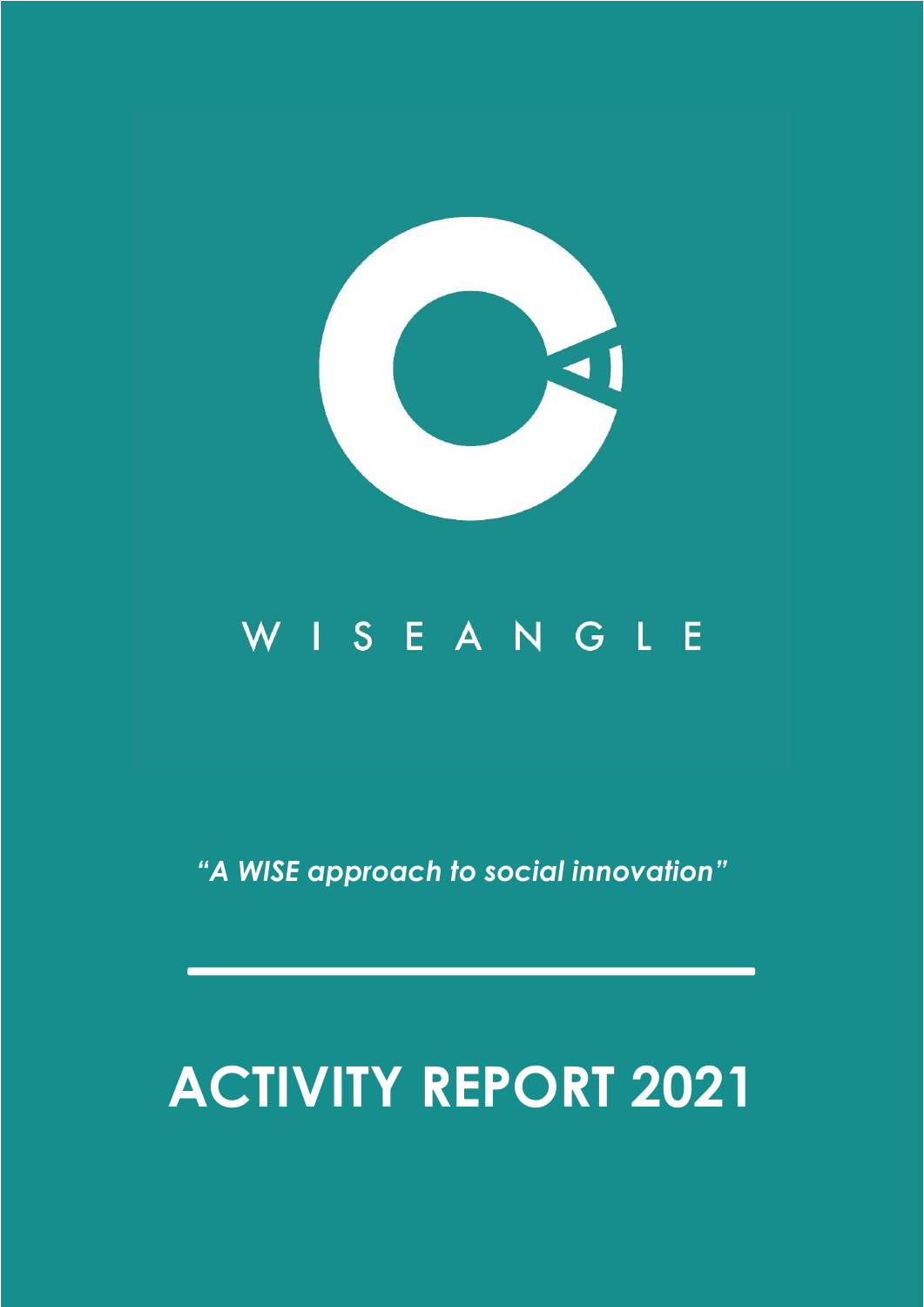## OUR SERVICES AIM AT ADVANCING SCIENCE, BOOSTING INNOVATION, SERVING SOCIETY.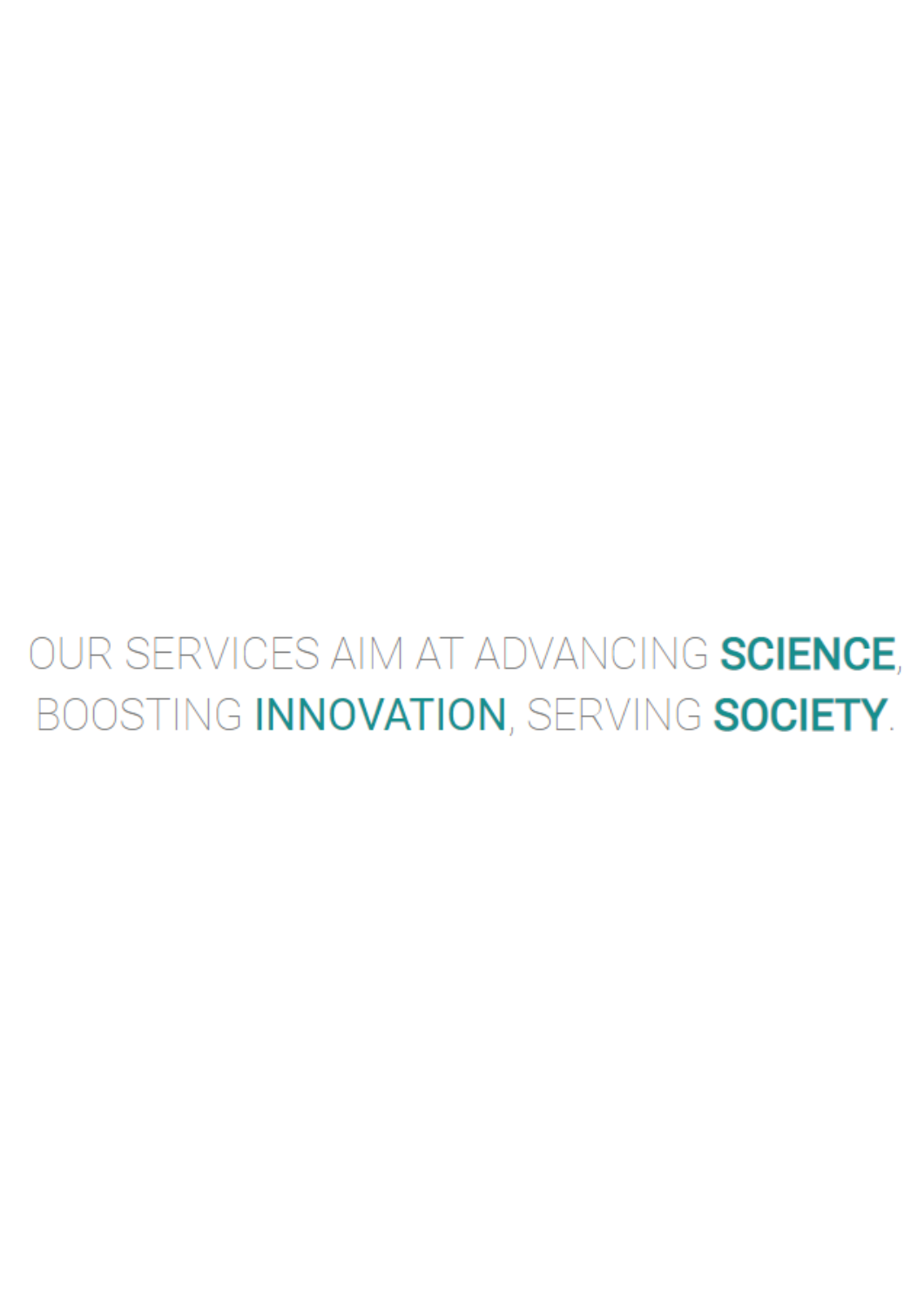



## **ABOUT US**

Wise Angle Consulting S.L. (WISE) is a **research & consultancy SME** established in Barcelona (Spain) in 2018. WISE aims to boost digital and social innovation across Europe by:

- Accompanying R&I projects and fostering implementation and scalability of evidence-based solutions
- Developing multidisciplinary, multi-stakeholder and responsible R&I partnerships

• Supporting public administrations in redesigning their policies and services to benefit from the digital transformation and better address societal needs.

WISE project managers and researchers have a strong background in **design and management of national and international R&I projects**. WISE supports public and private organizations working across a wide range of areas. WISE services span across the whole R&I process from scenario analysis to concept outline, project design, implementation, management, and evaluation. The team has also extensive experience in **delivering policy research and socio-economic studies** including quantitative and qualitative analysis, fieldwork, recommendations and stakeholder engagement.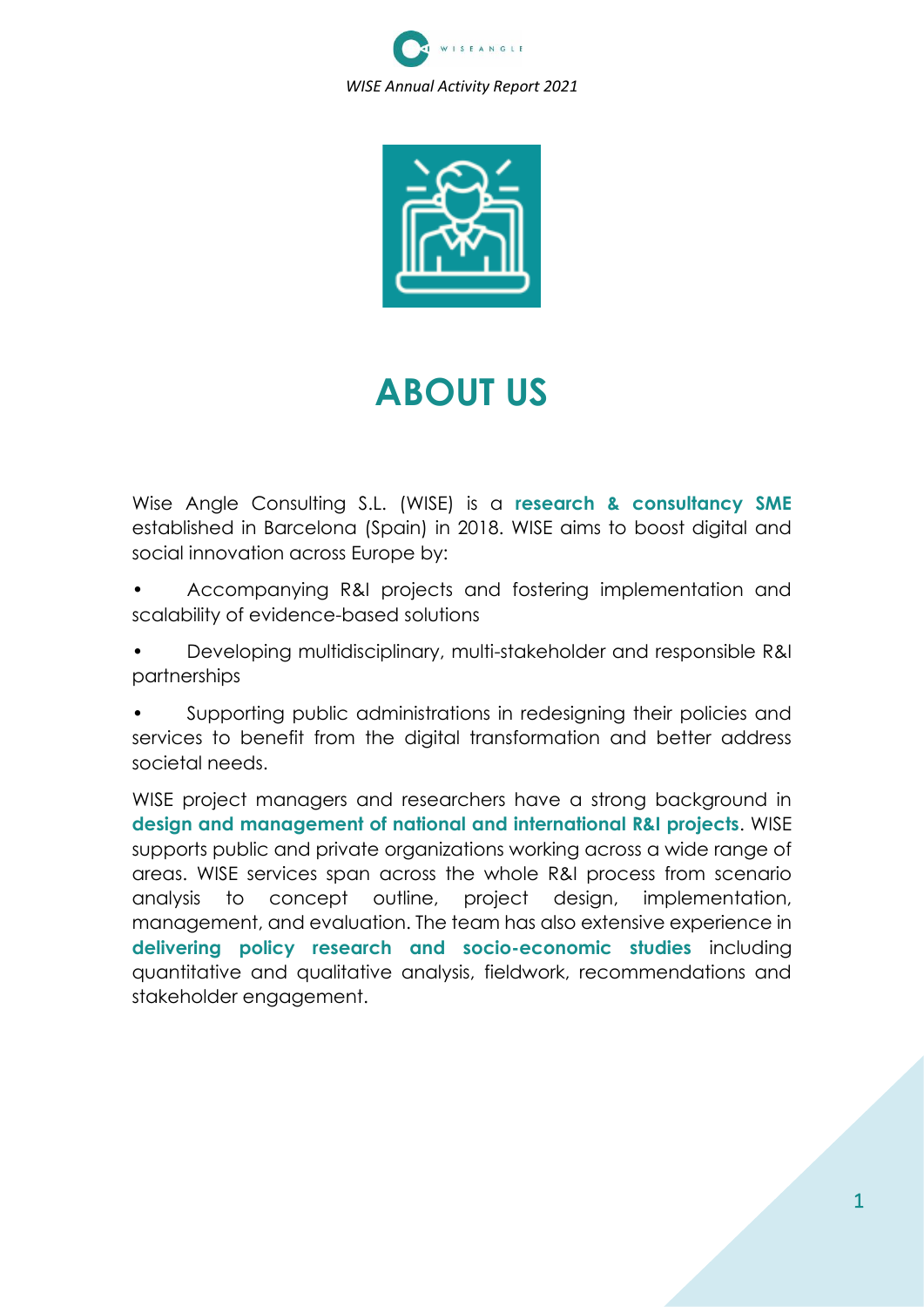

### **OUR MISSION**

Our mission is to **boost the adoption, adaptation and transfer of the results of scientific research and technological innovation** in response to the challenges that modern communities are facing.

We offer **research and consultancy services to public and private organizations** working across a wide range of areas: Health and Social Care, Education, Rights and Inclusion, Urban Policies, Science for Society.

We guide our clients towards **a perfect match between their project idea and the most adequate source of funding at EU level**. Likewise, we also provide for **European Project Management services** ranging from specific Work Packages including Administrative tasks and Communication & Dissemination Execution.

### **SERVICES**

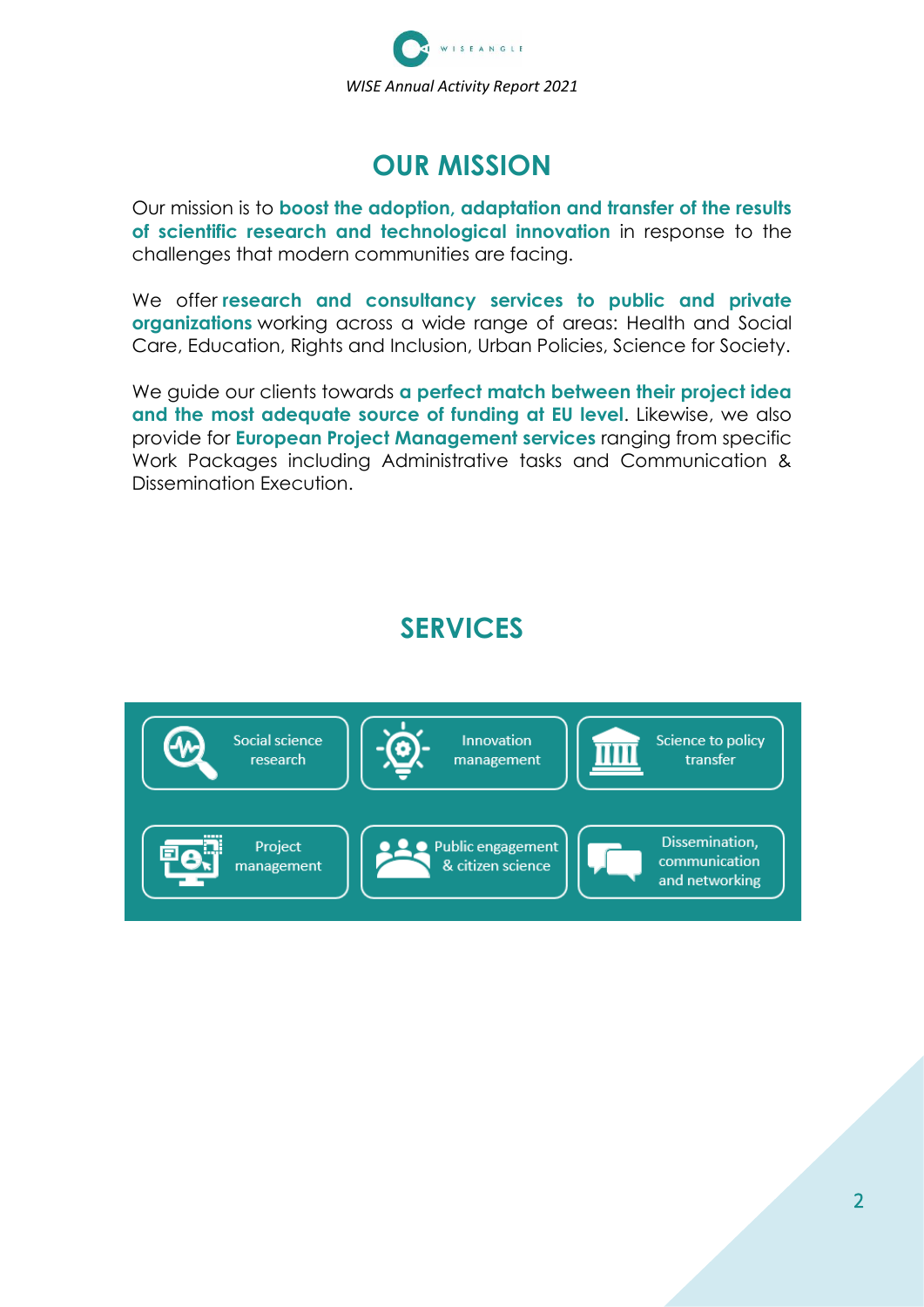

### **FOCUS AREAS**

We think that innovation must make a step beyond taking stock of the S&T advances to spur development and economic growth.

#### **To us innovation means responsibility.**

We believe in innovators who aim to serve citizens, improve their health and quality of life, promote inclusion and safeguard the environment. We back people working in digital and social innovation to make their projects real.

The main focus areas are:



**Health and Social Care:** Nowadays, organizations affiliated to this area want to steer the development and accelerate the adoption of innovative solutions to improve of the health status and the quality of life of citizens. We support health public and private entities by providing technical assistance

and strategic consultancy through the research, innovation and deployment process. We encourage cross-sector multistakeholder cooperation at national and international level and promote the use of evidence-based solutions through helping companies and administrations in designing and managing collaborative projects.



**Education and Training:** The digital world is increasingly penetrating the education and skills domain, with technology gradually being used to deliver education, knowledge and skills in new and innovative ways. For this reason, there is a

pressing need for enhancing digital literacy, e-skills and e-inclusion and several organizations advocate for bigger investments in training and updating skills in order to prevent most vulnerable people (such as older people, people with disabilities, low-income earners, educationally disadvantaged people and minorities, from suffering digital exclusion. We work together with universities and research centres in developing multistakeholder projects, events and campaigns paving the way to personal development, participation in social life and independence for all citizens regardless their economic, social and health conditions.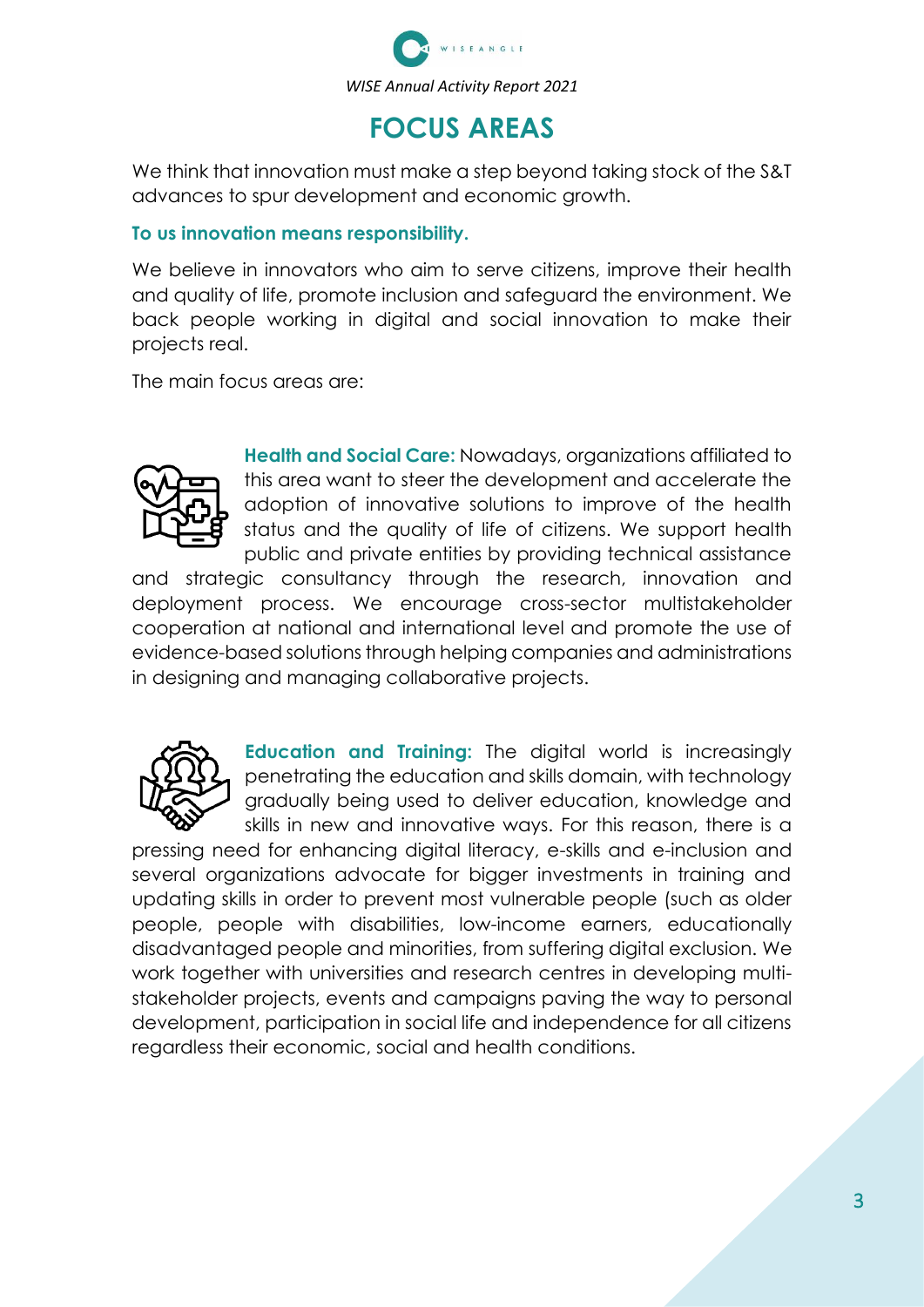

**Human Rights & Social Inclusion**: We research into the effects and causes of social exclusions and encourage service providers to innovate and adapt their services in order to meet the needs of people who are or are at risk of being socially excluded. European funding and cooperation programmes provide guidance and support to public administrations and non-profit organizations that want to improve their knowledge, get to know existing good practices and success case and adapt lessons learnt to their own context. However, as well as in health care, after the testing and pilot phases, even the most impactful interventions struggle to be deployed at large scale and implemented in routine practice. We provide local administrations with the support they need to design, manage and execute their innovation policies and programmes with specific emphasis to those intended to protect social rights and foster equal access to services.



**Urban Policies & EU Cooperation:** Cities are increasingly shaping the economic and cultural life of our societies; thus we back them to take the best advantage from digital transformation and social innovation by helping local

administrators design and implement their strategies and innovation policies as well as measure and interpret their impacts. At the same time, the subnational level as a whole is increasingly participating in the EU multilevel governance through the presence of indirect EU funding such as Cohesion policy. We support regional actors, city councils and public agencies more in general in the design and management of policy labs, learning exchanges and collaborative projects to take the most of the experiences and lessons learnt from other cities in EU facing the same challenges. We are expert in several territorial cooperation programmes such as URBACT, INTERREG and Urban Innovative Actions.



**Science for society and RRI:** WISE works together with research performing and funding organizations, as well as end users and advocacy organizations, to claim for the adoption of Responsible Research and Innovation (RRI) principles. These activities are carried out collaborating with

the most recognised European experts in public engagement, citizen science, hands on science, data governance and democracy and participatory R&I policies. It recently was in charge of the management of the H2020 MULTI-ACT project.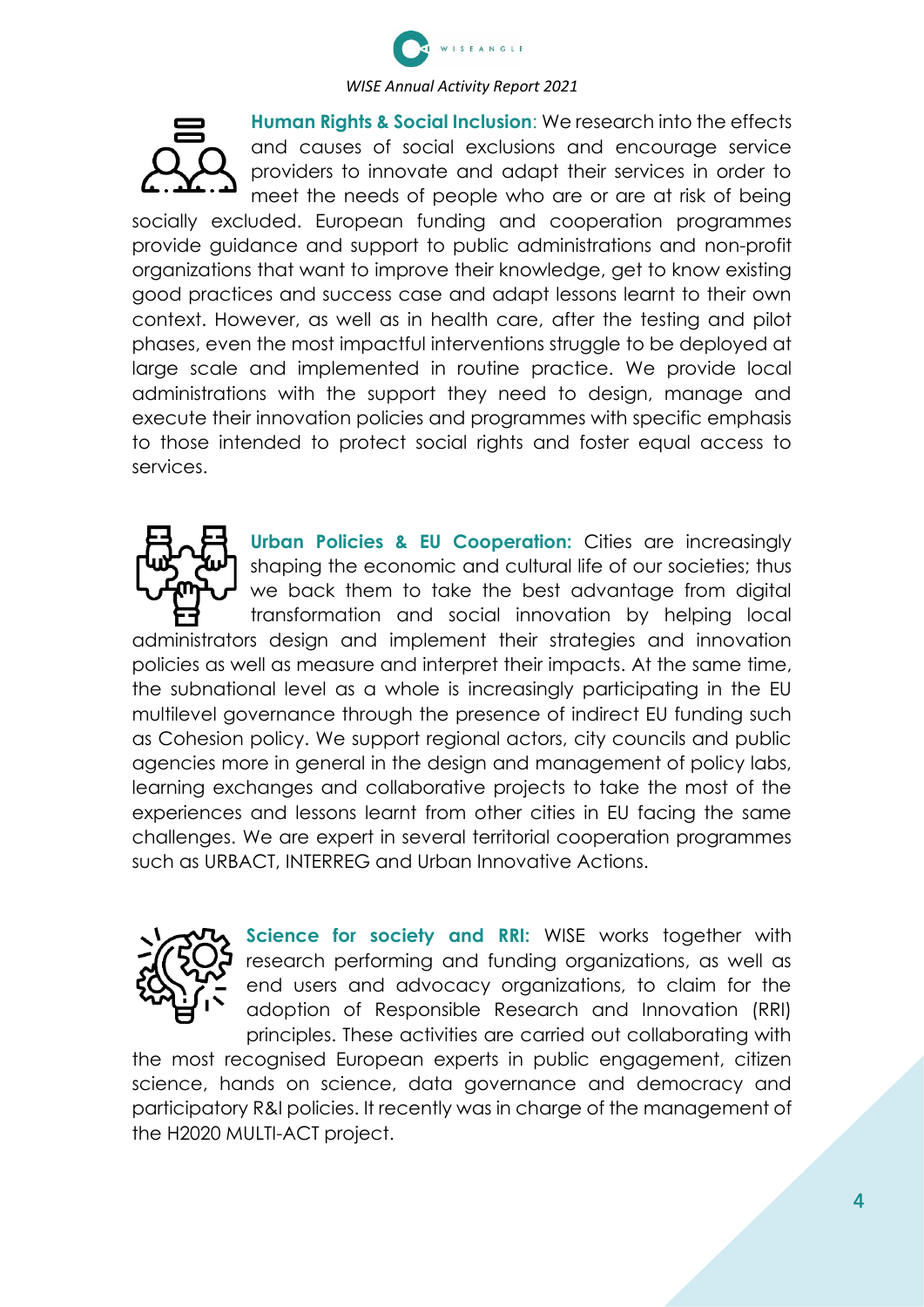



### **THE TEAM**



**Valentina Tageo (Founder & CEO):** Valentina graduated in Economics and obtained a Master in European Project Management. She has multiannual experience in international project management and proposal writing under several R&I funding programmes. Her fields of interest and research are digital health and care, social innovation and digital transformation of public services with a focus on building smart, liveable and healthy cities. In the last 11 years she has been working as Research Project Manager at different healthcare,

research and industry organizations and providing consultancy services to public administrations and non-profit entities. In 2018, Valentina founded the research and consultancy company WISE.



**Alessandro Corsello (Financial & Project Manager):** Alessandro obtained a Bachelor Degree in Economics and a Master Degree in Business Administration focused on Corporate Governance and Business Planning. Prior to join Wise Angle, Alessandro worked for Deloitte Italy and Moore Stephens Ireland, where he dealt with accounting advisory and business tax consultancy. He is currently attending an MA in Digital Transformation at the University of Barcelona. He was also involved in activities directed at the evaluation of the companies' accounts consistency, assets and

liabilities as well as the identification of potential areas of risk threatening assets, earning capacity and organizational success. He is skilled to perform quantitative analyses and produce financial and technical reports. Inside WISE, he oversees all financial matters associated to both company and project management, as well as developing project management activities under WISE responsibility.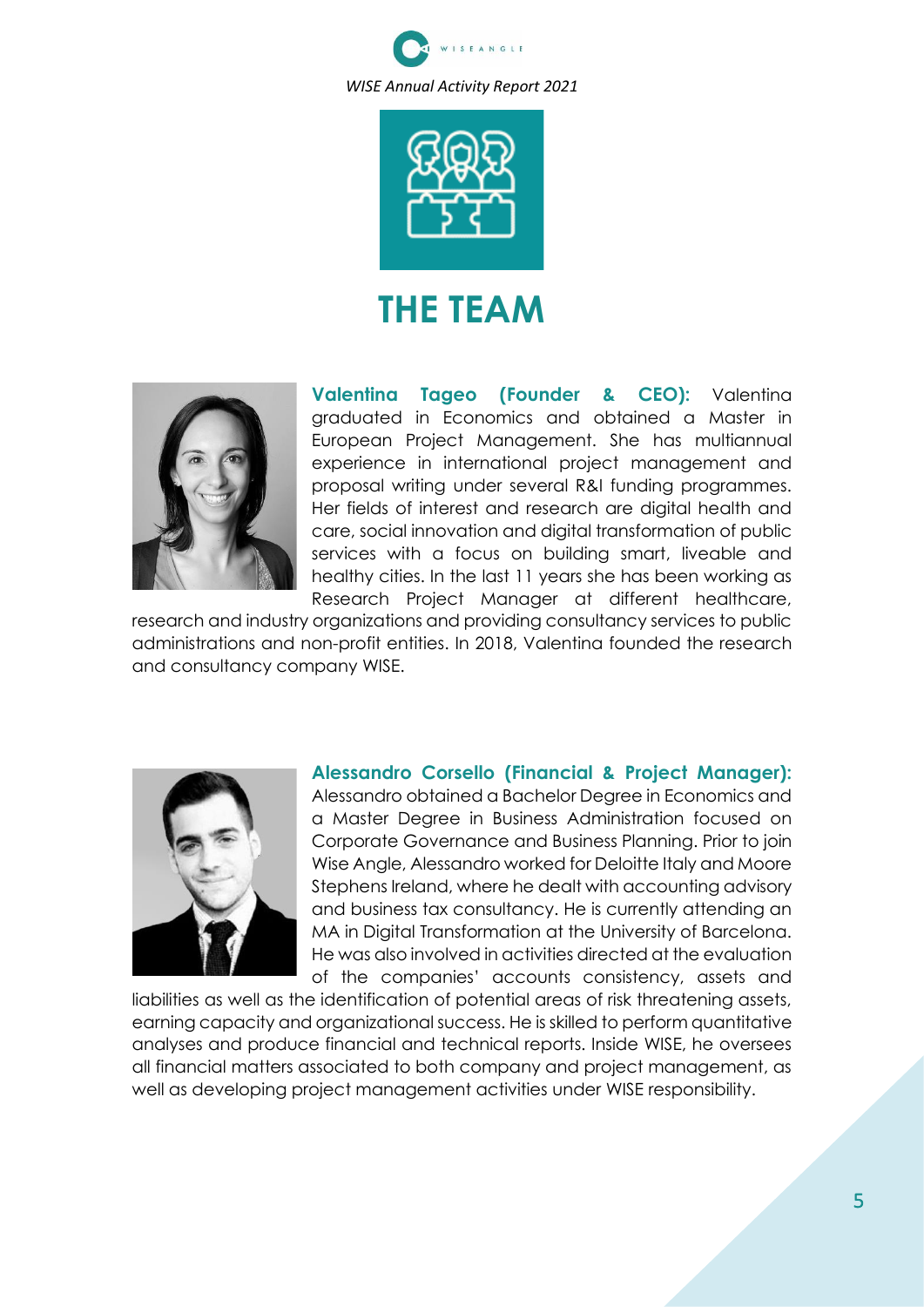



**Francesco Camonita (PhD), Project Manager & Researcher:** PhD in Geography and European Studies, MA in European Integration, BA in International Relations. Francesco holds wide expertise in the field of EU institutions and European Public Policies (particularly under cohesion and European Territorial Cooperation) consolidated through 9+ years working in Spanish Universities as researcher, lecturer and research support specialist (RECOT Network at Autonomous University of Barcelona; Barcelona Center for European Studies at Pompeu Fabra

University). He has developed competences in project management, policy analysis, scientific writing and public speaking at the national, EU and international level. At WISE, he currently oversees tender research contracts and works in project grant writing and management.

### **COLLABORATING EXPERTS**



**Federica Fassi, Researcher and social worker:** Federica is a researcher and a social worker. She collaborates with several non-profit associations in Milan (Italy) in the field of intercultural and migrant reception policies. She holds a Master in European Project Management, a Master's degree in Anthropology of Migration from Bicocca University (Milan) and extensive knowledge of migration policies. From 2016 to 2020 she has been Vice President of the Movimento Africa 70 NGO. Her skills in welfare and

participation policies have matured in field experience in several projects that she has coordinated during her professional life. She has worked as Social Worker in the House of Detention Milano-Bollate as well as Community Worker for women victims of trafficking. She has been also delivering specific training modules and educational programs at schools and universities, targeting mostly migrant, women and minors. Active in the construction and consolidation of social networks, she is a founding member and president of the Community Cooperative UhMà #genitorinmovimento, promoting neighbourhood sociality and outdoor education.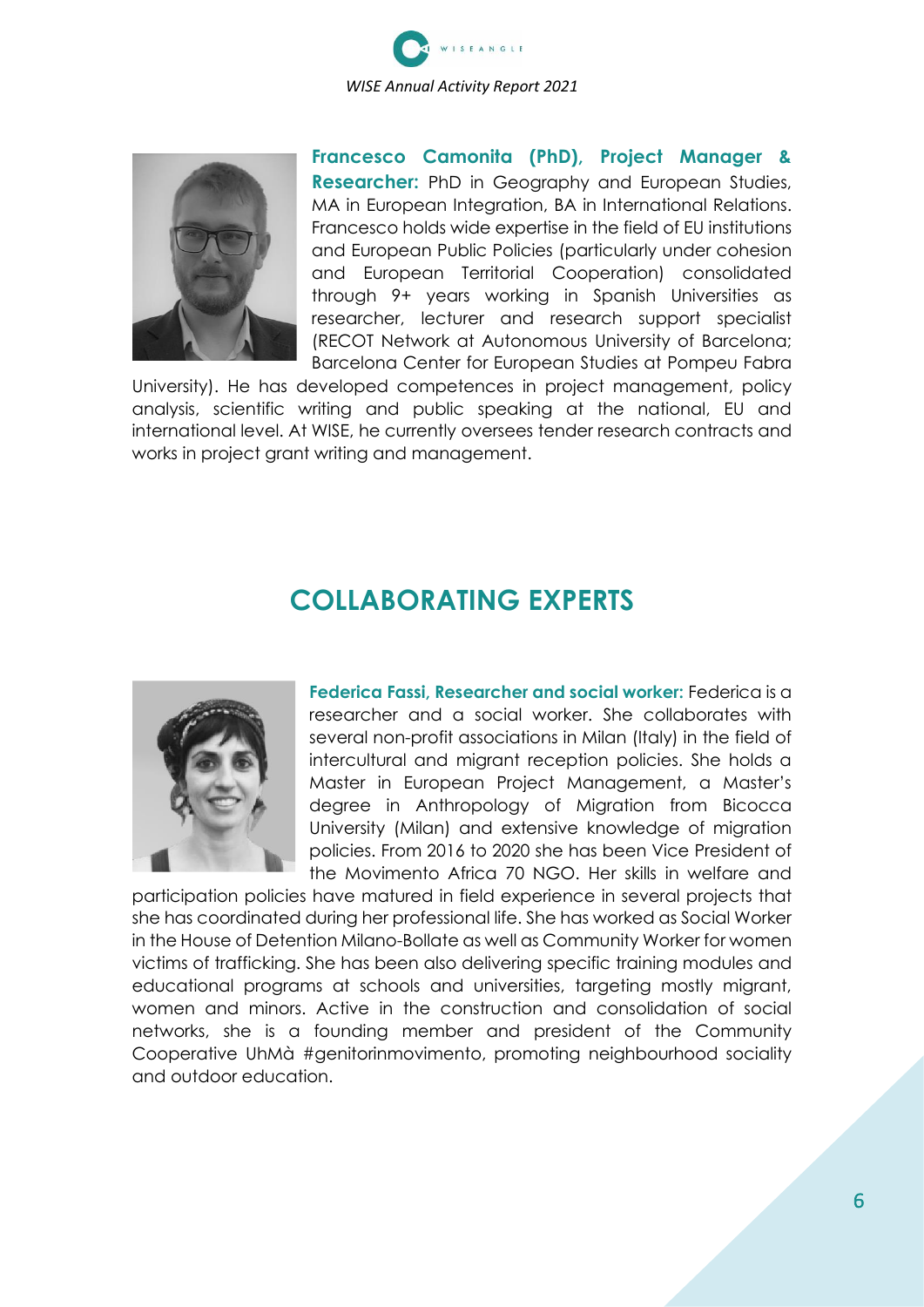



**Corrado Paternò Castello, Sustainability and Social Economy expert:** Corrado has gained expertise in business consulting and management in the field of sustainability and social impact, working 4 years as corporate social responsibility consultant and managing a project in sustainable agriculture funded by the European Union Recently, he has been working as project officer for two projects managed by the Municipality of Milan, on climate change and food systems and on social welfare in suburban neighborhoods Today he is founder and coordinator of Boniviri, an innovative agri-food startup

based in Sicily, and he works as consultant and project manager for public and private organizations in the field of sustainability, social innovation and social entrepreneurship



**Sofia Rossi, Environmental Engineer and Climate Change expert:** Sofia is a project manager and environmental professional specialized in climate change and natural resources management She holds a Bachelor and Master Degree in Environmental and Land Planning Engineering from Politecnico di Milano She worked as sustainability consultant at EY, where she developed a solid expertise in advising multinational corporations for assessing and mitigating their environmental and social impacts She further developed her managerial and technical expertise

by working as project manager of a regional ENI CBC Med project on energy efficiency and renewable energy in Jordan, and by leading the development and implementation of a technical assistance project to the Jordanian government institutions on policies and strategic planning for efficient and climate friendly access to cooling



**Eleonora Drago, Psychologist and Researcher:** Eleonora is a licensed psychologist and Gestalt psychotherapist. She lives and works in Rome and has been involved in private practice since 2010. She works with adult clients and adolescents struggling with personality disorders, panic attacks, anxiety, depression and eating disorders. She also works with children and issues surrounding adoption. Recently, she started offering therapeutic support to clients struggling with issues that arise when moving to a foreign country, with students, workers and immigrants. She

collaborates with the Istituto di Gestalt H.C.C. Italy and its Centro Clinico. She's a consultant of the Centro Studi of the Italian Board of Psychologists.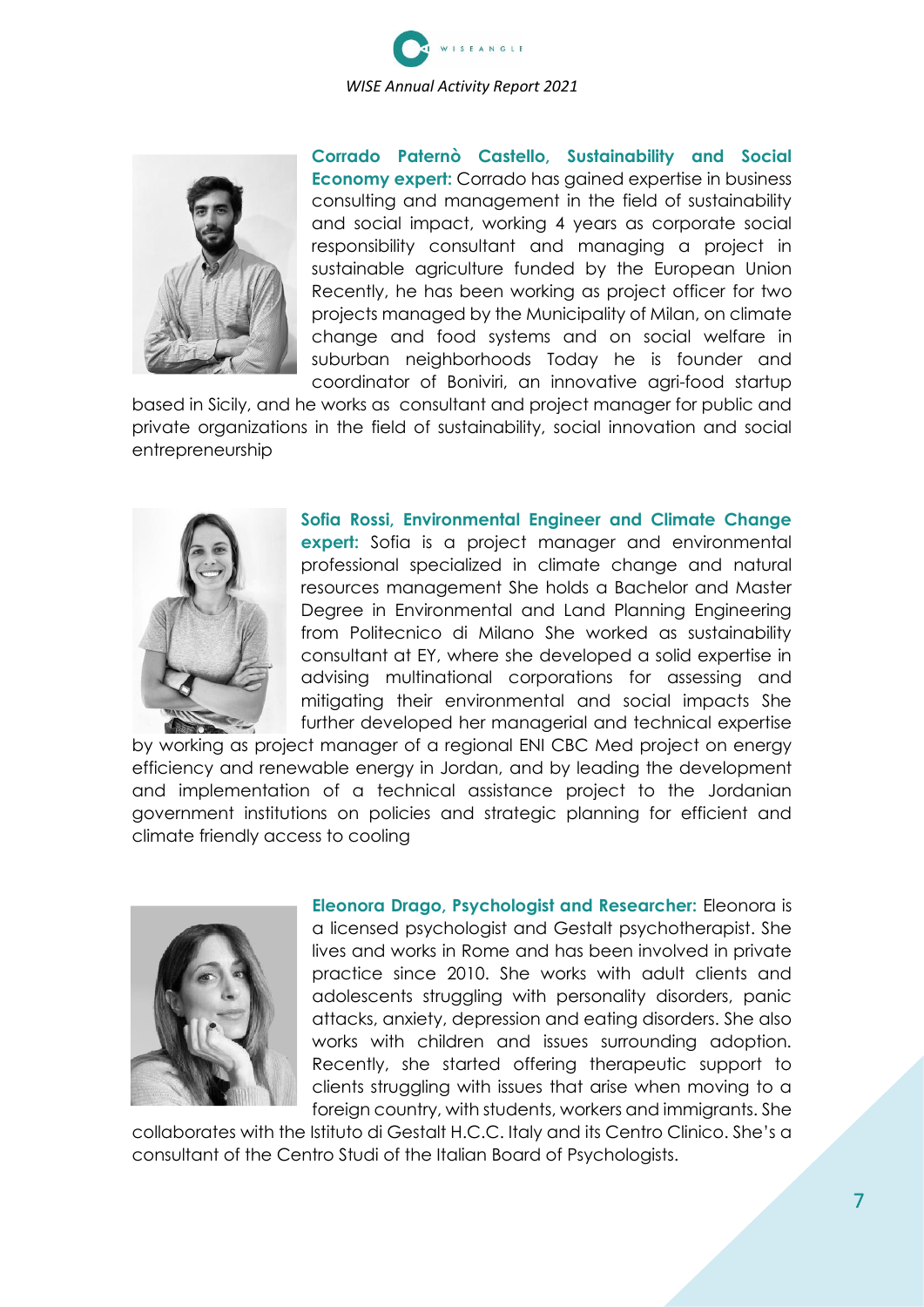

## **OUR NETWORKS**



#### **Alliance on Artificial Intelligence**

#### **<https://dca.cat/ca/membre/wise-angle-consulting-sl/>**

The Digital Catalonia Alliance (DCA) is an initiative that brings together the main emerging technological sectors in Catalonia in an innovative, visionary, disruptive and collaborative alliance of technological communities.

The DCA wants to become a driving force in the digital economic sectors of Catalonia and, for this reason, the DCA works to:

• Solve common challenges for companies in the sector, both small and medium-sized enterprises.

● Support the adoption of technological change by companies and society.

● Bringing together active companies of reference in digital innovation in order to have a dynamic ecosystem that contributes to the digital economy.

● Align with the Sustainable Development Goals (SDGs) and the territory's strategic challenges.



#### **BHH Full Member**

#### **https://barcelonahealthhub.com/**

The mission of Barcelona Health Hub is to promote innovation in digital health and its transfer to the sector, linking startups, health organizations, corporations and investors. It hosts an international ecosystem of like-minded companies dedicated to impacting the healthcare systems.

WISE is a full member and holds an operational headquarters in the St. Pau Hospital venue.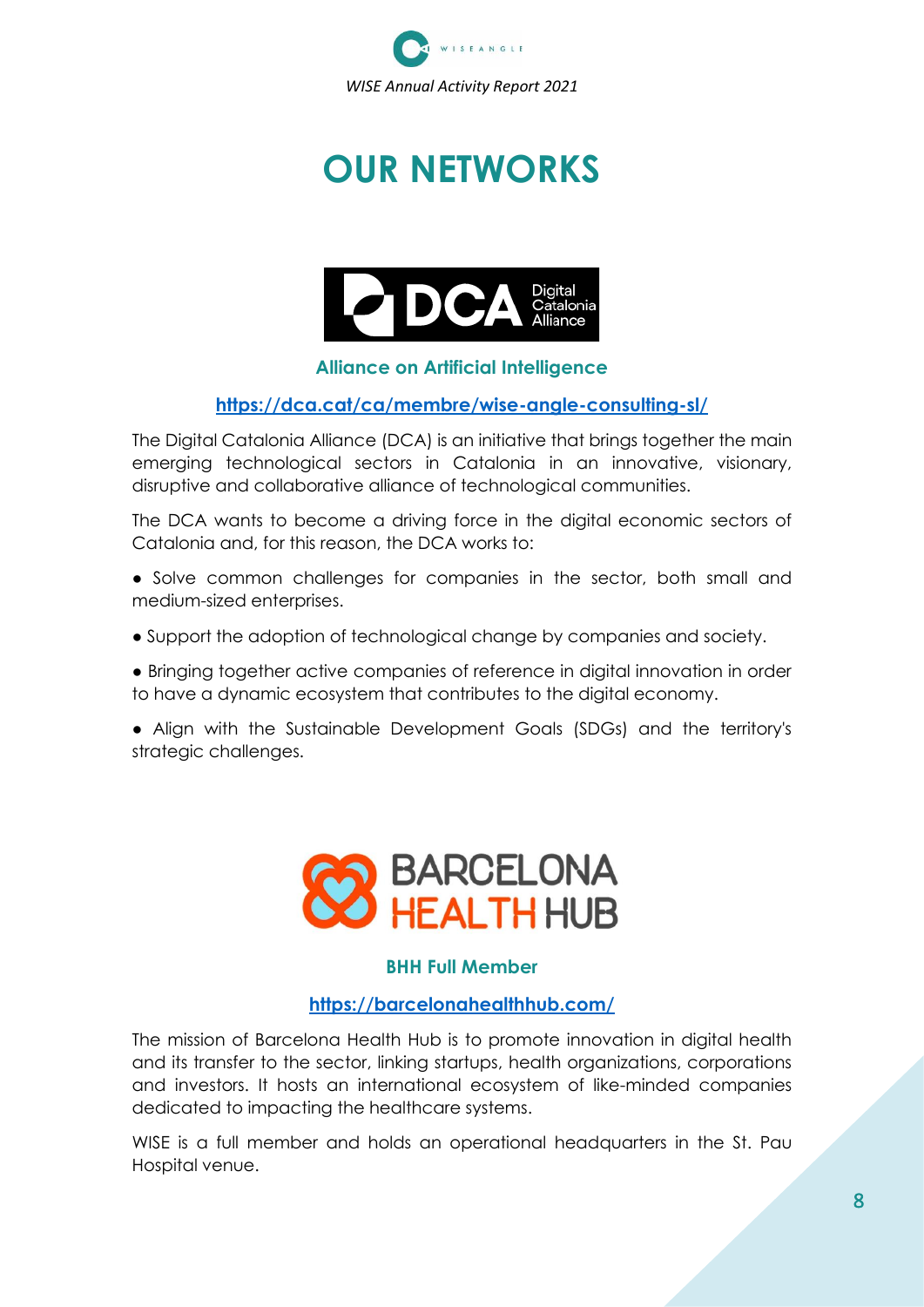

Universitat Autònoma de Barcelona







#### **Academia Network in Barcelona (UB, UAB)**

- **[https://www.uab.cat/web/guies-tematiques/centre-de](https://www.uab.cat/web/guies-tematiques/centre-de-documentacio-europea-1345730133058.html)[documentacio-europea-1345730133058.html](https://www.uab.cat/web/guies-tematiques/centre-de-documentacio-europea-1345730133058.html)**
- **<https://eupol.eu/>**
- **<https://www.ceibcn.com/es/>**

During the development of the research activities, WISE has established solid collaborations with the Autonomous University of Barcelona (European Documentation Center of UAB, Jean Monnet Chair EUPOL and RECOT Research Group on European Territorial Cooperation) and the University of Barcelona (International Affairs Centre). A member of WISE staff has been involved as guest speaker in lecturing and dissemination activities in the field of European Integration studies (i.e. BA in Political sciences and Public Administration, Master in European Integration, MUIE) while there is joint activity at grant and tender proposal level.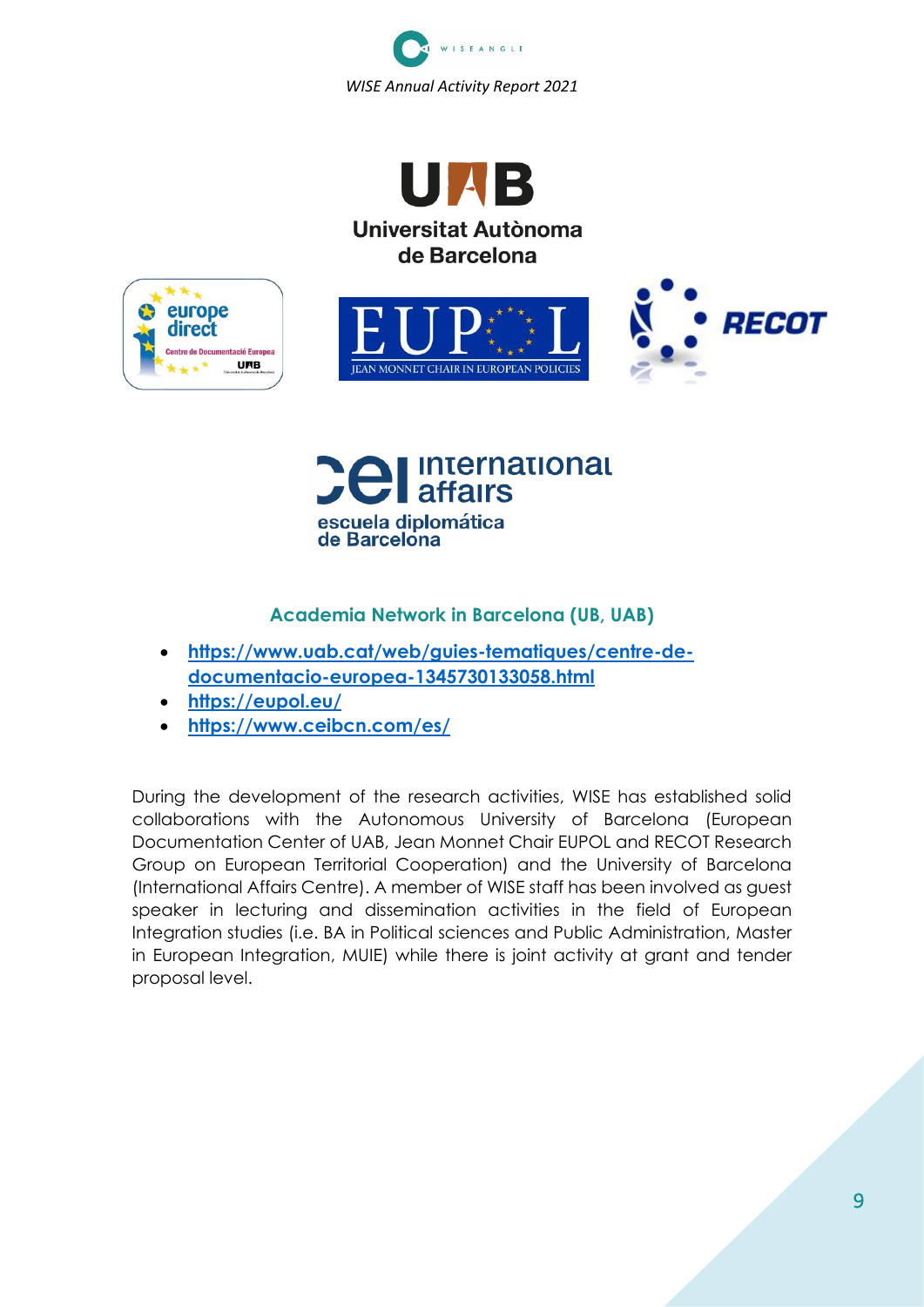

## **WE WORK WITH:**



**Interreg** 









## **OUR PARTNERS INCLUDE:**

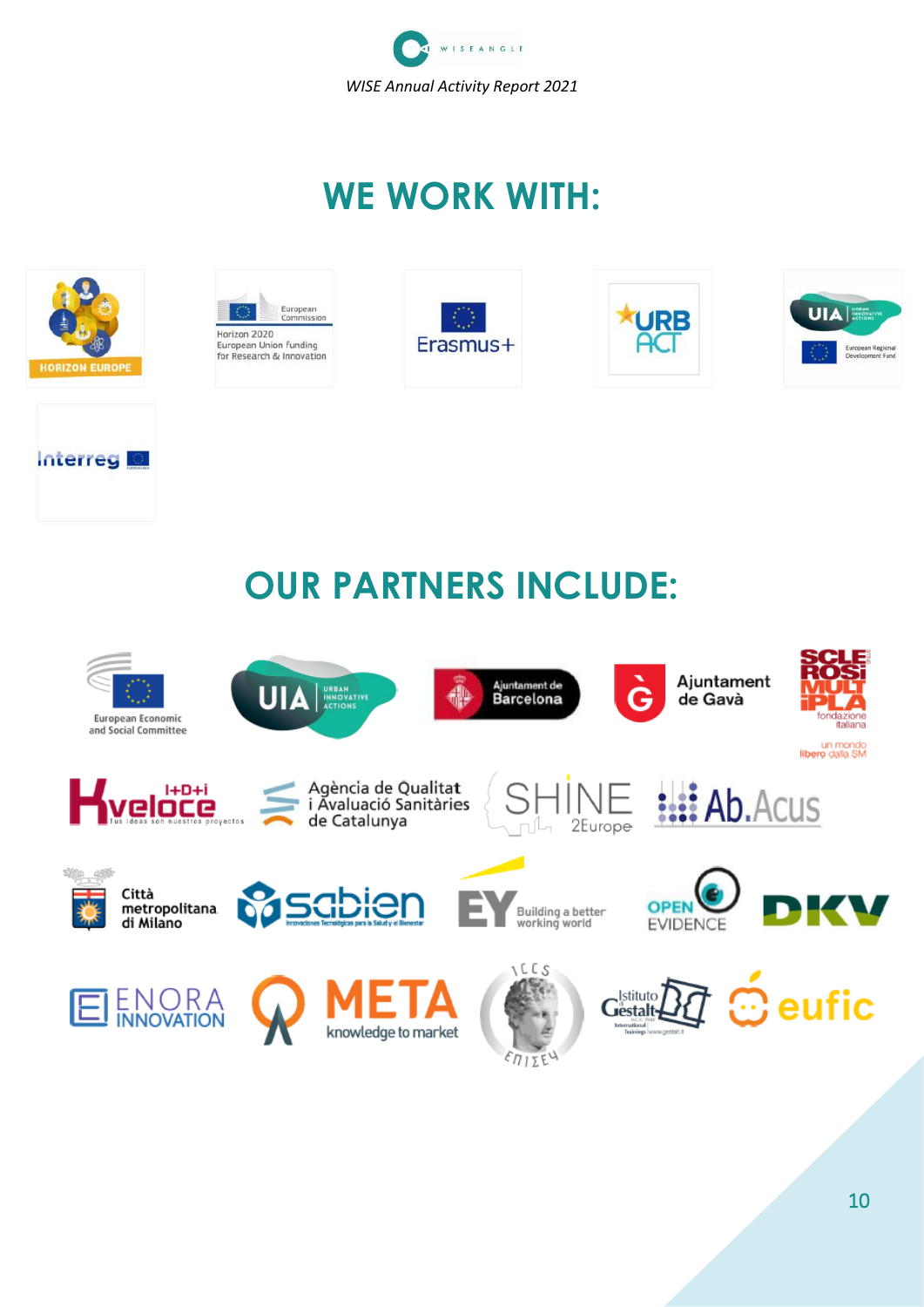



### **OUR PROJECTS DEVELOPED IN 2021**

**ALAMEDA "Bridging the Early Diagnosis and Treatment Gap of Brain Diseases via Smart, Connected, Proactive and Evidencebased Technological Interventions" (H2020), 2021-2023:** ALAMEDA will research, develop and exploit the next Alameda generation of personalized AI healthcare support systems that improve the rehabilitation treatment of Parkinson's, Multiple

Sclerosis, and Stroke (PMSS) patients. Stemming from very specific clinical use cases, ALAMEDA will develop user-friendly solutions that will be designed and evaluated on the principles of value-based health (website under construction) [\(https://alamedaproject.eu/\)](https://alamedaproject.eu/).



**STEP-UP "Stop epidemic growth through learning" (Erasmus+), 2021-2023:** Learning from the difficulties that countries have encountered with fighting COVID-19, STEP-UP intends to develop a training tool for target groups such as social care

professionals, community leaders, informal caregivers and volunteers, where they learn about the impact of behaviours in the spread of a pandemic/emergency situation and are prepared to deal with such situations in the future [\(https://stepupgame.eu/\)](https://stepupgame.eu/).



European Economic and Social Committee

**Study on "Crisis costs for European SMEs – How COVID19 changed the playing field for European SMEs", 2021-2022:** The study aims to make a status quo assessment of the impact of the COVID-19 crisis on SMEs with a view to understand how the economic framework and playing field for SMEs changed due to the pandemic and what perspectives SMEs have for

the future. An in-depth analysis of selected SME sectors, also taking into account employment consequences, will show the different needs of the sectors and how they can be supported in the years to come. Based on this analysis, a strategic plan of economic and public policy measures to support SMEs will be defined.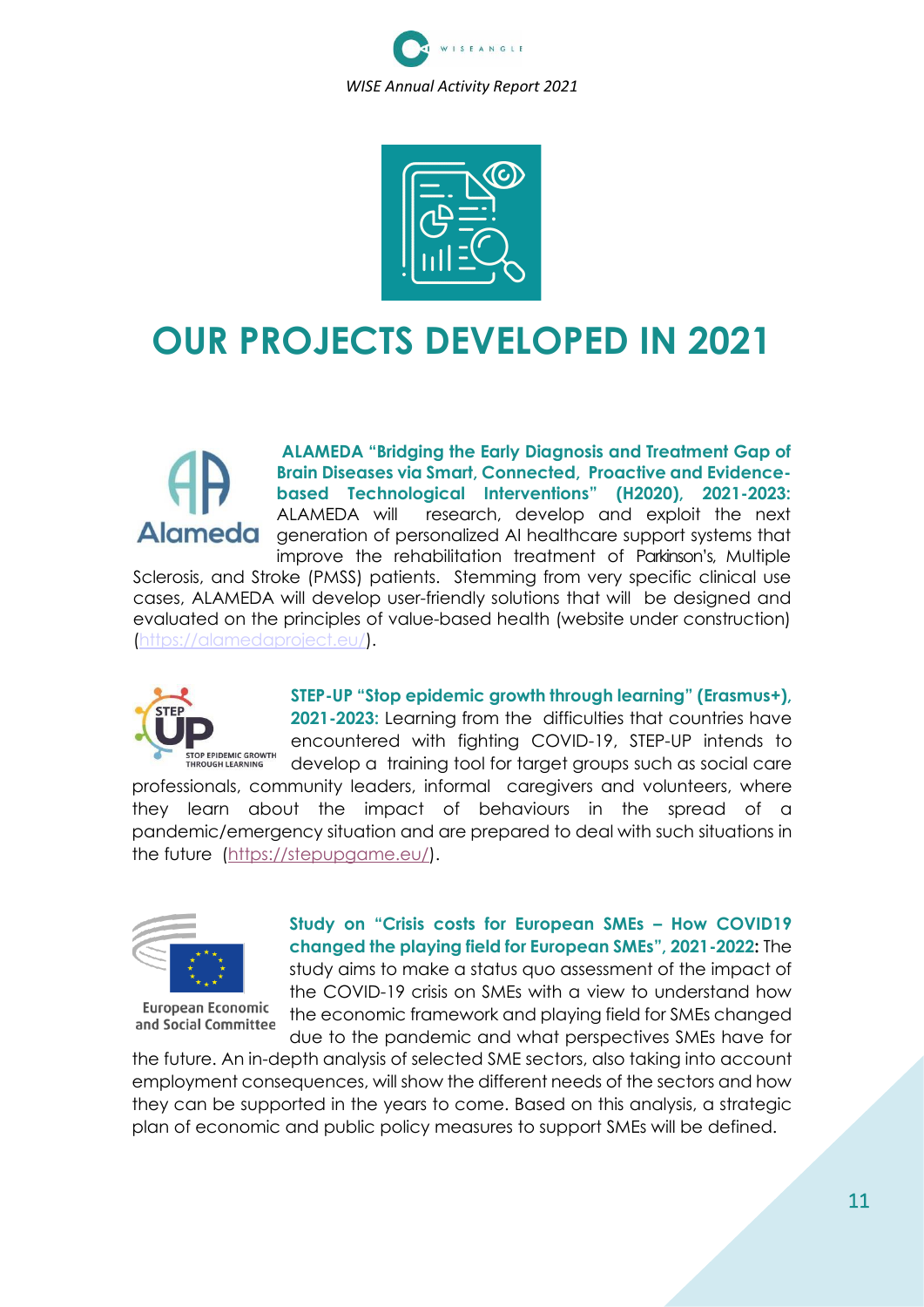



**Urban Innovative Action "GAVIUS - From reactive to proactive public administrations" (2019-2022)**: GAVIUS is an innovative project that aims to create a virtual assistant in

the local administration, with the use of Artificial Intelligence, for communicating to the citizens about the social welfare benefit that they can use, process, grant, and receive it comfortably, fast and simply through a phone application. WISE Director, Valentina Tageo, is the appointed Lead Expert for this project [\(https://www.uia-initiative.eu/en/uia-cities/gava\)](https://www.uia-initiative.eu/en/uia-cities/gava).

#### **MULTI-ACT "A Collective Research Impact Framework**  multi-act **and multi-variate models to foster the true engagement of actors and stakeholders in Health Research and**

**Innovation" (H2020) 2018-2021**: The project aimed to increase the impact of health research on people with brain diseases by creating and implementing a new model allowing for the effective cooperation of all relevant stakeholders. The results are made available via a digital toolbox which provides instruments to collaboratively define the scope of health research as well as new metrics for the evaluation of its impacts [\(https://www.multiact.eu/\)](https://www.multiact.eu/). WISE Director has acted as Project Manager for the whole duration.



European Economic and Social Committee

**[Study](https://www.eesc.europa.eu/es/our-work/publications-other-work/publications/response-civil-society-organisations-face-covid-19-pandemic-and-consequent-restrictive-measures-adopted-europe-study) on: "The response of civil society organisations to the Covid-19 pandemic and the consequent restrictive measures adopted in Europe"**: The study aims to analyse the consequences of the pandemic for CSOs, so as to highlight their role and the benefits of their actions for European societies. It intends to collect information on the impact of

COVID-19 on the work, the sustainability and the future of CSOs in Europe, as well as to identify the response of CSOs to the new challenges brought by the pandemic.



European Economic and Social Committee

**[Study](https://www.eesc.europa.eu/en/our-work/publications-other-work/publications/how-digital-transformation-can-put-humans-centre-robotics-and-automation) on: "How the Digital Transformation can put humans at the centre of robotics and automation – collaboration between humans and machines for better quality products and services":** The study is aimed at investigating the latest

developments in automation and robotics with a focus on those specific cases where collaboration between humans

and machines takes place with the result of producing higher quality products and services. We examined best practices, current projects, concrete examples, etc. in the EU and provided insights on future trends and impacts of automation and digitalization.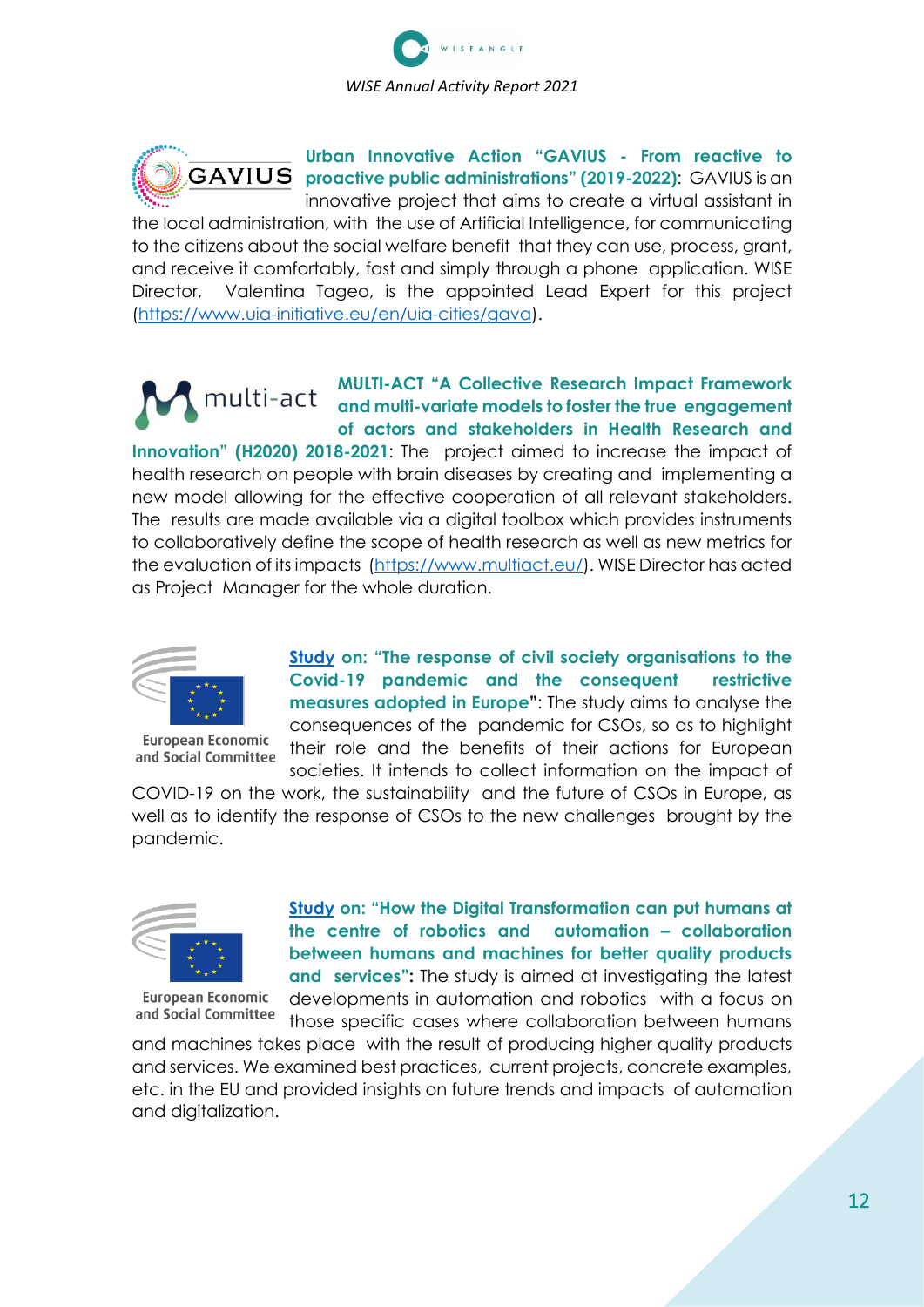



### **OUR RECENT PUBLICATIONS**

- Bressan V, Hansen H, Koldby K, Damgaard Andersen K, Snijder A, **Tageo V,** Allegretti N, Porcu F, Marsillas S, García A, Palese A (2021), **Needs, issues, and expectations on dementia care at home across Europe to inform policy development: Findings from a transnational research study**, Health Policy, Volume 125, Issue 8, 2021, Pages 1013-1022, ISSN 0168-8510, [https://doi.org/10.1016/j.healthpol.2021.05.012.](https://doi.org/10.1016/j.healthpol.2021.05.012)
- Broers E, Piera J, Habibovic M, **Tageo V**, Widdershoven J, **Final Evaluation Report Phase 2 & 3, Deliverable 6.8 of the H2020 Project DoCHANGE**, which documents the final evaluation of the DoCHANGE intervention Phase 2. The evaluation has been done using the 8 domains of the MASH model which has been developed in the DoCHANGE consortium, Sep 2018, [https://cordis.europa.eu/project/id/643735/results.](https://cordis.europa.eu/project/id/643735/results)
- Bulgheroni M, **Tageo V, Corsello A,** Badone G (2021), **How the Digital Transformation can put humans at the centre of robotics and automation – collaboration between humans and machines for better quality products and services**, Study commissioned by the European Economic and Social Committee, DOI: [https://data.europa.eu/doi/10.2864/733324,](https://data.europa.eu/doi/10.2864/733324) Permalink: [https://op.europa.eu/en/publication-detail/-/publication/f2689aa0-03b8-11ec-](https://op.europa.eu/en/publication-detail/-/publication/f2689aa0-03b8-11ec-8f47-01aa75ed71a1)[8f47-01aa75ed71a1.](https://op.europa.eu/en/publication-detail/-/publication/f2689aa0-03b8-11ec-8f47-01aa75ed71a1)
- **Camonita, F. M.** (2019). **Envisioning the Sicilian-Maltese archipelago: a Braudelian inspired triple level analysis of a European cross-border region**. Island Studies Journal, 14(1). [2019] <https://doi.org/10.24043/isj.82>
- **Camonita, F**.(2019). **Passer par l'étape proto-eurorégionale: le cas de la région transfrontalière Sicile-Malte**. Sud-Ouest européen. Revue géographique des Pyrénées et du Sud-Ouest, 48, 99-113 [2019] <https://doi.org/10.4000/soe.6123>
- **Camonita, F.**, Durà A. and Noferini A. (2020). "**A territorial scale-based model for Euroregions and its implications for Cross-Border Cooperation in maritime contexts**". Documents D'Anàlisi Geogràfica, 66-3, pp. 513-540 [2020] <https://doi.org/10.5565/rev/dag.592>
- **Camonita, F.M**. (Forthcoming). **Cross-Border Islands Governance: A Field Analysis of the Italy-Malta Interreg Programme**. In: DUPEYRON Bruno; PAYAN Toni; NOFERINI Andrea (eds.) Agents and Structures in Cross-Border Governance: Comparing North America and Europe in an Era of Border Securitization. Toronto: Toronto University Press. [2022] Book Chapter.
- Dantas C, Mackiewicz K, **Tageo V** (2020), **Consultation paper: Citizen-controlled health data sharing governance**, developed for the European Commission by the DigitalHealthEurope H2020 project, Oct 2020,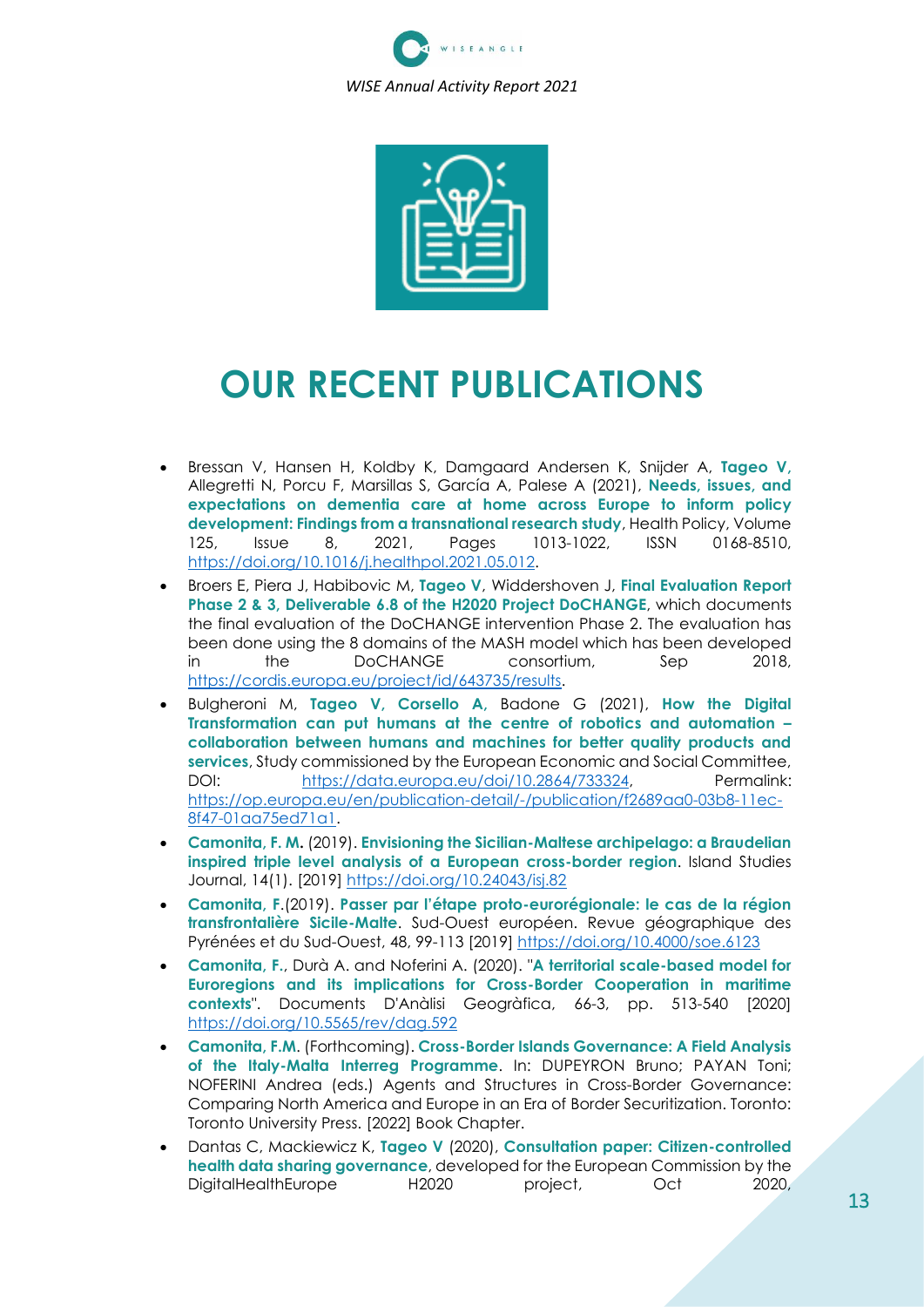

[https://digitalhealtheurope.eu/results-and-publications/consultation-paper](https://digitalhealtheurope.eu/results-and-publications/consultation-paper-citizen-controlled-health-data-sharing-governance/)[citizen-controlled-health-data-sharing-governance/.](https://digitalhealtheurope.eu/results-and-publications/consultation-paper-citizen-controlled-health-data-sharing-governance/)

- Dantas C, Mackiewicz K, **Tageo V** (2021), **Health data sharing governance - the voice of European experts interviewed**, Technium Social Sciences Journal, Technium Science, vol. 22(1), pages 870-882, August, <https://techniumscience.com/index.php/socialsciences/article/view/3952> (paper based on the results of the H2020 DigitalHealthEurope project (Task 4.2)).
- Dantas C, Mackiewicz K, **Tageo V,** Jacucci G, Guardado D, Ortet S, Varlamis I, Maniadakis M, de Lera E, Quintas J, Kocsis O (2021**), Benefits and Hurdles of AI In The Workplace–What Comes Next?.** International Journal of Artificial Intelligence and Expert Systems (IJAE), Volume (10): Issue (2): 2021 9 ISSN: 2180-124X, [https://www.cscjournals.org/journals/IJAE/description.php.](https://www.cscjournals.org/journals/IJAE/description.php)
- Dantas C, **Tageo V** (2021), **Supporting demand and supply for scaling up digital health and care solutions**, developed for the European Commission by the DigitalHealthEurope H2020 project, Apr 2021, [https://digitalhealtheurope.eu/results-and-publications/supporting-demand](https://digitalhealtheurope.eu/results-and-publications/supporting-demand-and-supply-for-scaling-up-digital-health-and-care-solutions/)[and-supply-for-scaling-up-digital-health-and-care-solutions/](https://digitalhealtheurope.eu/results-and-publications/supporting-demand-and-supply-for-scaling-up-digital-health-and-care-solutions/) (revision ongoing, new version to be published soon).
- Dantas C, **Tageo V**, Chronaki C, Lowe C, Berler A (2019), **A review of successful initiatives and models on Patient Summary standards in mHealth apps**, Journal of Aging & Innovation, 8 (2): 65- 76. ISSN: 2182-696X [http://journalofagingandinnovation.org/wp-content/uploads/6JAIV8E2.pdf.](http://journalofagingandinnovation.org/wp-content/uploads/6JAIV8E2.pdf)
- Durà A., Berzi M., **Camonita F.** & Noferini A. (Forthcoming) **Balance y retos de la cooperación transfronteriza en la Unión Europea**. In: Cairo H. and Varela E.J. Geopolítica de la cooperación transfronteriza: balance y retos (de la COVID-19). Publicacions de la Universitat de Valencia [2022]. Book Chapter
- Durà A., **Camonita F.,** Berzi M. and Noferini A. (2018). **Euroregions, Excellence and Innovation across EU borders. A Catalogue of Good Practices**. Barcelona, Department of Geography, UAB, 254 p. [2018] [https://ec.europa.eu/futurium/en/evidence-and-data/euroregions-excellence](https://ec.europa.eu/futurium/en/evidence-and-data/euroregions-excellence-and-innovation-across-euborders-)[and-innovation-across-euborders-](https://ec.europa.eu/futurium/en/evidence-and-data/euroregions-excellence-and-innovation-across-euborders-)
- Kocsis O., Moustakas K., Fakotakis N., Vassiliou C., Toska A, Vanderheiden G.C., Stergiou A., Amaxilatis D., Pardal A., Quintas J., Hermens H.J., Cabrita M., Dantas C., Hansen S., Ziemke T., **Tageo V**., and Dougan P. (2019**), SmartWork: designing a smart age-friendly living and working environment for office workers**. In Proceedings of the 12th ACM International Conference on PErvasive Technologies Related to Assistive Environments (PETRA '19). Association for Computing Machinery, New York, NY, USA, 435–441. DOI: [https://doi.org/10.1145/3316782.3322766.](https://doi.org/10.1145/3316782.3322766)
- Noferini, A., Berzi, M., **Camonita, F**., & Durà, A. (2020). **Cross-border cooperation in the EU: Euroregions amid multilevel governance and re-territorialization**. European Planning Studies, 28(1), 35-56. [2020] <https://doi.org/10.1080/09654313.2019.1623973>
- Ortet S, Dantas C, Machado N**, Tageo V,** Quintas J, and Haansen S (2019). **Pervasive technologies applied to the work environment. Implications for endusers: the foreground for SmartWork concerns and requirements**. In Proceedings of the 12th ACM International Conference on PErvasive Technologies Related to Assistive Environments (PETRA '19). ACM, New York, NY, USA, 459-463. DOI: [https://doi.org/10.1145/3316782.3322769.](https://doi.org/10.1145/3316782.3322769)
- Ortet S, Dantas C, Mackiewicz K, **Tageo V** (eds) (2020), **The role of AI technologies in working through COVID-19 and its aftermath. Concerted paper between partners and project***s*, Oct 2020, [https://ec.europa.eu/info/funding](https://ec.europa.eu/info/funding-tenders/opportunities/portal/screen/opportunities/horizon-results-platform/26019;resultId=26019;campaigns=1)[tenders/opportunities/portal/screen/opportunities/horizon-results](https://ec.europa.eu/info/funding-tenders/opportunities/portal/screen/opportunities/horizon-results-platform/26019;resultId=26019;campaigns=1)[platform/26019;resultId=26019;campaigns=1.](https://ec.europa.eu/info/funding-tenders/opportunities/portal/screen/opportunities/horizon-results-platform/26019;resultId=26019;campaigns=1)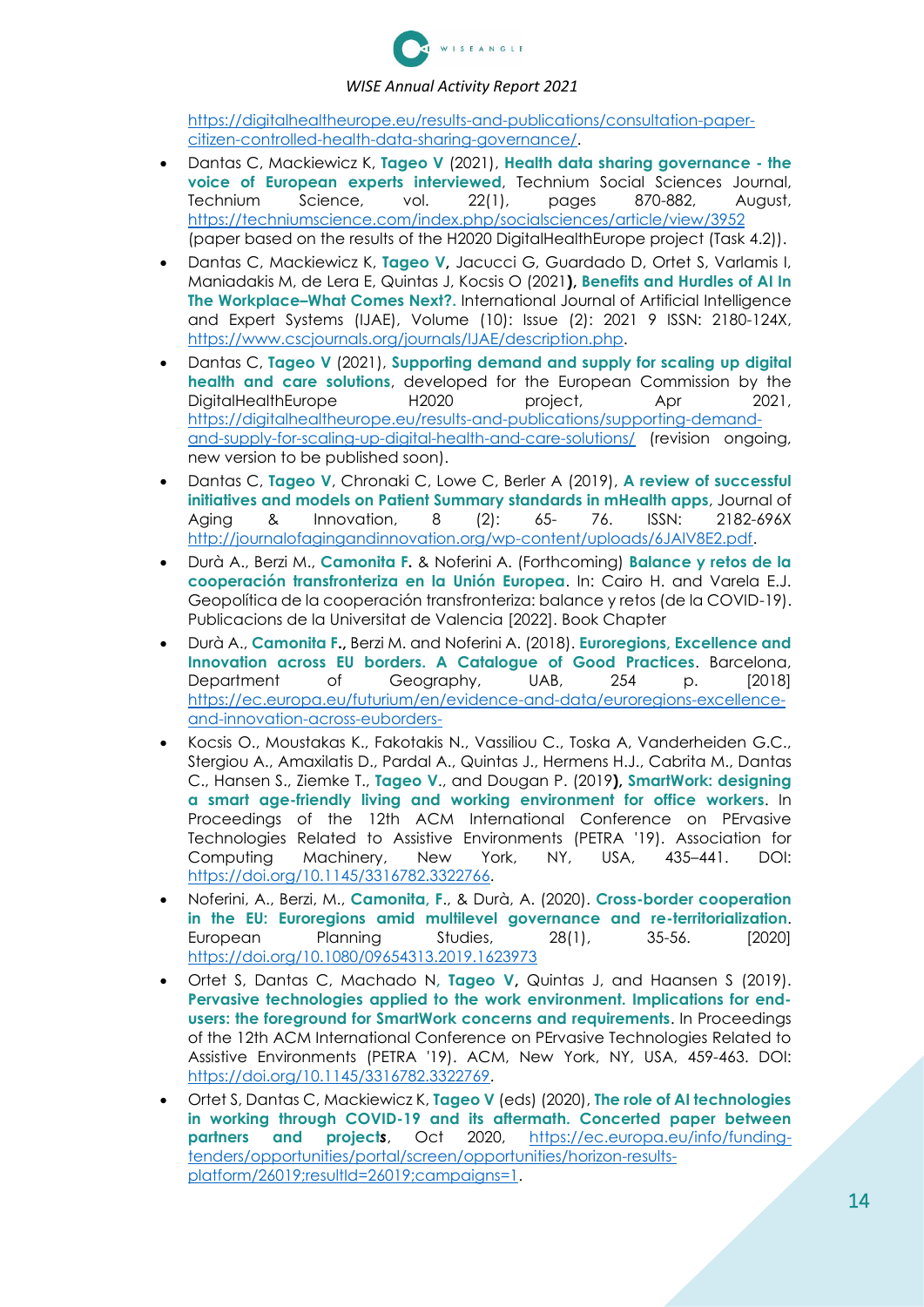

- **Tageo V** (2021), **Designed with and for the user: GAVIUS employs co-creation to develop its social aid management app**, Web-Article no. 1, Urban Innovative Action, GAVIUS project, [https://www.uia-initiative.eu/en/news/designed-and](https://www.uia-initiative.eu/en/news/designed-and-user-gavius-employs-cocreation-develop-its-social-aid-management-app)[user-gavius-employs-cocreation-develop-its-social-aid-management-app.](https://www.uia-initiative.eu/en/news/designed-and-user-gavius-employs-cocreation-develop-its-social-aid-management-app)
- **Tageo V** (2021), **When AI serves common good**, Journal no. 1, Urban Innovative Action, GAVIUS project, [https://www.uia-initiative.eu/en/news/gavius-journal-1](https://www.uia-initiative.eu/en/news/gavius-journal-1-when-ai-serves-common-good) [when-ai-serves-common-good.](https://www.uia-initiative.eu/en/news/gavius-journal-1-when-ai-serves-common-good)
- **Tageo V,** Dantas C, Chronaki C, Lowe C, Berler A, Porcu F (2020), **Business Model Canvas Insights for the Adoption of International Patient Summary Standards in the Mhealth Industry**, Vol. 8, No. 3, pp. 91-106, [http://journalofbusinessmodels.com/vol-8-no-3-2020/vol-8-no-3-pp-91-106/.](http://journalofbusinessmodels.com/vol-8-no-3-2020/vol-8-no-3-pp-91-106/)
- **Tageo V,** Dantas C, Días L, **Corsello A** (2021), **The response of civil society organisations to face the COVID-19 pandemic and the consequent restrictive measures adopted in Europe**, Study commissioned by the European Economic and Social Committee, DOI: [https://data.europa.eu/doi/10.2864/05644,](https://data.europa.eu/doi/10.2864/05644) Permalink: [https://op.europa.eu/en/publication-detail/-/publication/8dfa8db4](https://op.europa.eu/en/publication-detail/-/publication/8dfa8db4-fa4f-11eb-b520-01aa75ed71a1) [fa4f-11eb-b520-01aa75ed71a1.](https://op.europa.eu/en/publication-detail/-/publication/8dfa8db4-fa4f-11eb-b520-01aa75ed71a1) Catalogue of Good Practices: [https://op.europa.eu/en/publication-detail/-/publication/a2cd6f1a-fa4d-11eb](https://op.europa.eu/en/publication-detail/-/publication/a2cd6f1a-fa4d-11eb-b520-01aa75ed71a1)[b520-01aa75ed71a1.](https://op.europa.eu/en/publication-detail/-/publication/a2cd6f1a-fa4d-11eb-b520-01aa75ed71a1)
- **Tageo V,** Zurkhulen A, Allegretti N, Zuffada R, Martin M (2018), **"EIP on AHA Innovation to Market plan":** This deliverable reports the development, jointly with the EC and all relevant mapped stakeholders, of the I2M plan and associated services. Deliverable releases M12, M24, M40, [https://ec.europa.eu/research/participants/documents/downloadPublic?docu](https://ec.europa.eu/research/participants/documents/downloadPublic?documentIds=080166e5be3da0c6&appId=PPGMS) [mentIds=080166e5be3da0c6&appId=PPGMS.](https://ec.europa.eu/research/participants/documents/downloadPublic?documentIds=080166e5be3da0c6&appId=PPGMS)